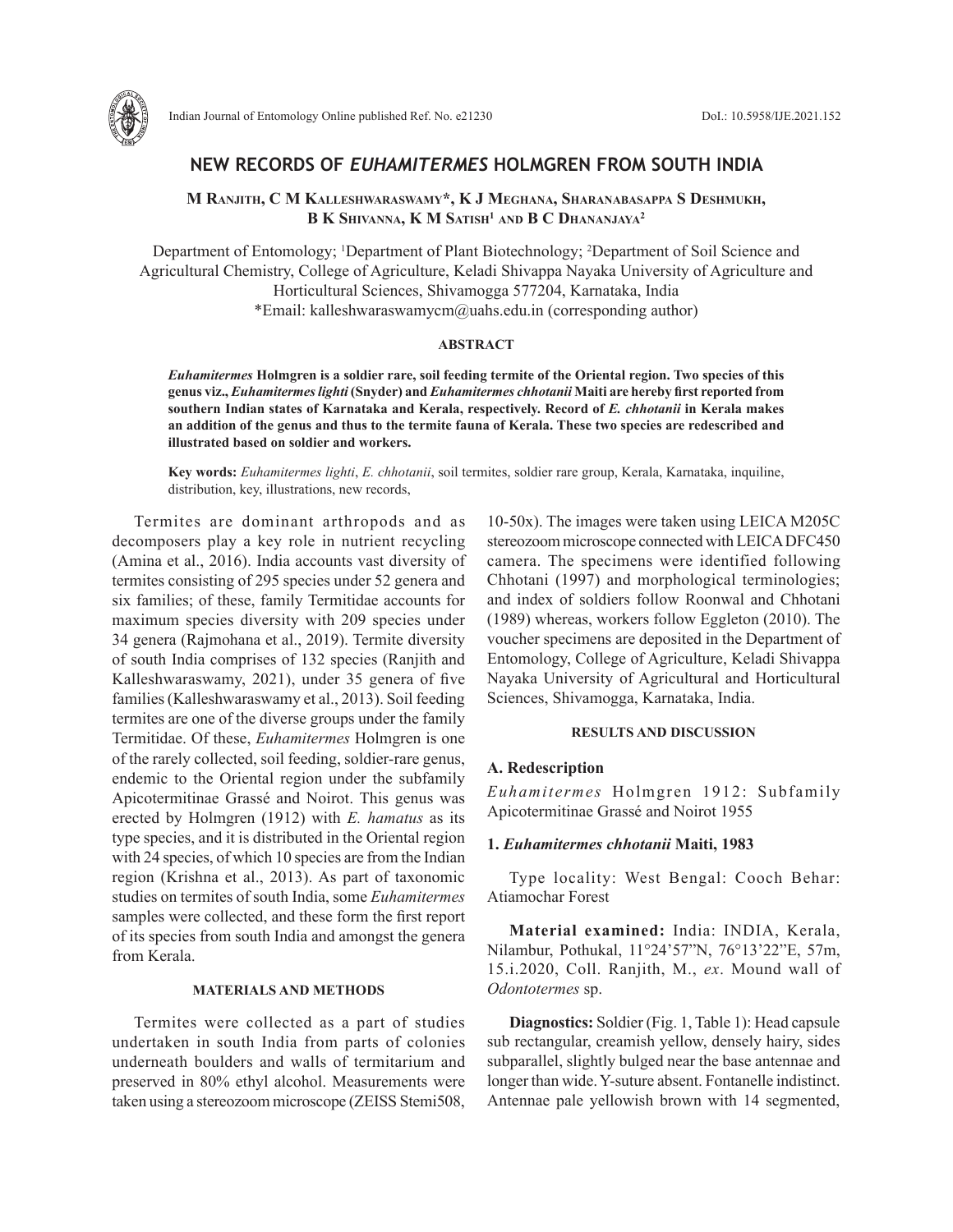

Fig. 1. *E. chhotanii* Maiti, soldier: a. whole body; b. Dorsal view of head; c. Lateral view of head; d. Ventral view of head; e. Worker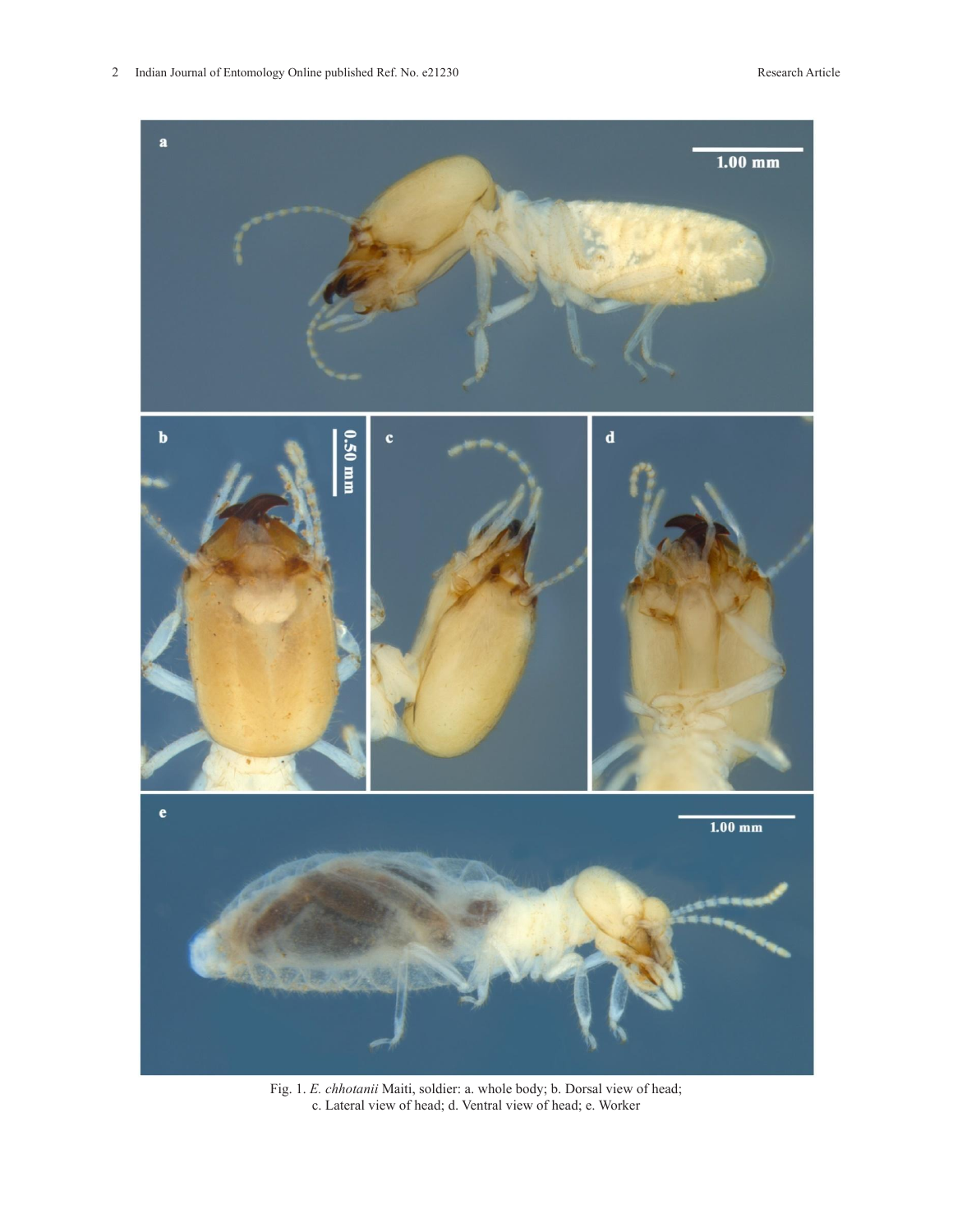| Body parts*                         | Euhamitermes chhotanii Maiti |               | Euhamitermes lighti (Snyder) |               |
|-------------------------------------|------------------------------|---------------|------------------------------|---------------|
|                                     | Soldier                      | Worker        | Soldier                      | Worker        |
| Head length to the base of mandible | 1.38-1.45                    | $0.68 - 0.70$ | 1.50-1.75                    | $0.70 - 0.75$ |
| Head length to tip of labrum        |                              | $1.10 - 1.15$ |                              | 1.12-1.15     |
| Maximum head width                  | $1.11 - 1.13$                | $0.80 - 0.85$ | $1.12 - 1.30$                | $0.85 - 0.88$ |
| Head index                          | $0.80 - 0.86$                | 1.19-1.22     | $0.71 - 0.81$                | $1.13 - 1.26$ |
| Mandible length                     | $0.69 - 0.70$                |               | $0.75 - 0.80$                |               |
| Mandible index                      | $0.48 - 0.50$                |               | 0.50                         |               |
| Tooth distance                      | $0.24 - 0.25$                |               | 0.22                         |               |
| Tooth index                         | $0.35 - 0.36$                |               | 0.29                         |               |
| Postclypeus length                  |                              | $0.22 - 0.28$ |                              | $0.18 - 0.22$ |
| Postclypeus width                   |                              | $0.38 - 0.42$ |                              | $0.35 - 0.38$ |
| Pronotum length                     | $0.30 - 0.38$                | $0.22 - 0.25$ | $0.30 - 0.40$                | $0.25 - 0.28$ |
| Pronotum width                      | $0.60 - 0.61$                | $0.42 - 0.48$ | $0.63 - 0.70$                | $0.48 - 0.50$ |
| Postmentum length                   | $0.80 - 0.96$                |               | $0.90 - 1.15$                |               |
| Maximum width of postmentum         | $0.32 - 0.38$                |               | $0.32 - 0.48$                |               |
| Minimum width of postmentum         | $0.25 - 0.30$                |               | $0.20 - 0.30$                |               |
| Postmentum constriction index       | 0.78                         |               | $0.56 - 0.70$                |               |
| Labrum length                       | $0.20 - 0.21$                |               | $0.20 - 0.25$                |               |
| Labrum width                        | $0.30 - 0.32$                |               | $0.30 - 0.40$                |               |
| Total body length                   | 3.90-0.46                    | 3.75-4.30     | $4.00 - 5.40$                | 4.15-4.30     |

Table 1. Measurements of soldiers of *Euhamitermes* spp. (modified from Chhotani, 1997)

\*Measurements in mm except indices

with second segment the shortest. Labrum whitish, tongue-shaped, hairy and broader than long. Mandibles sickle-shaped apices strongly bent inwards, distally dark brownish basally paler, short, stout and broad at the base and shorter as compared to head length. Mandibular tooth small and forwardly placed. Postmentum longer, club-shaped, anteriorly wider with a broad waist having sides gradually converging posteriorly. Pronotum paler, strongly saddle-shaped, anterior margin round without any depression posterior margin weakly depressed wider than long. Legs with apical tibial spur 3:2:2. Tarsi four segmented. Abdomen oblong and densely hairy. Cerci short and two segmented. Worker (Fig. 1, Table 1): Head sub-circular, broader, creamish white and densely hairy. Post clypeus swollen, wider and hairy. Labrum tongue-shaped, broad, whitish, and sparsely hairy. Pronotum whitish, saddle-shaped and posterior margin with a weak median depression. Abdominal wall transparent, internal content visible from outside and densely hairy.

## **Distribution:** West Bengal, Kerala

**Remarks:** This species was collected from the mound wall of *Odontotermes* sp., which indicates they are inquilines. This was reported to be a soil feeder but its inquiline nature is quite surprising. However, the present record makes the first report of the genus from Kerala and species from south India.

### **2.** *Euhamitermes lighti* **(Snyder, 1933)**

Type locality: Dehra Dun: Uttarakhand (formerly part of Uttar Pradesh)

**Material examined:** INDIA, Karnataka, Kodagu, AHRS Madikeri, 12°25'33"N, 75°43'45"E, 1113m, 12.x.2020, Coll. Ranjith, M., *ex*. Underneath boulders.

**Diagnostics:** Soldier (Fig. 2, Table 1): Head capsule sub rectangular, sides sub-parallel and weavy, posterior margin faintly rounded, yellowish brown, modestly hairy, longer than broad. Fontanelle is inconspicuous. Antennae pale yellowish brown with 14 segmented and fourth segment the shortest. Labrum paler, tongueshaped broader at the base. Mandibles brownish, paler basally, shorter, length nearly half the head length, thick, robust, broader basally, apices weakly bent and each with a small prominent tooth situated anterior one-third of the mandible. Postmentum long, club-shaped, sides slightly converging posteriorly, minimum width lying near posterior margin. Pronotum paler, moderately pilose, strongly saddle-shaped, anterior round, posterior margin substraight, sides rounded, broader than long. Legs with apical tibial spur 3:2:2. Tarsi four segmented. Abdomen elongated and densely hairy. Cerci are short and two segmented. Worker (Fig. 2, Table 1): Head capsule sub-circular, broader, pale yellowish, moderately hairy. Y-shaped suture absent. Fontanelle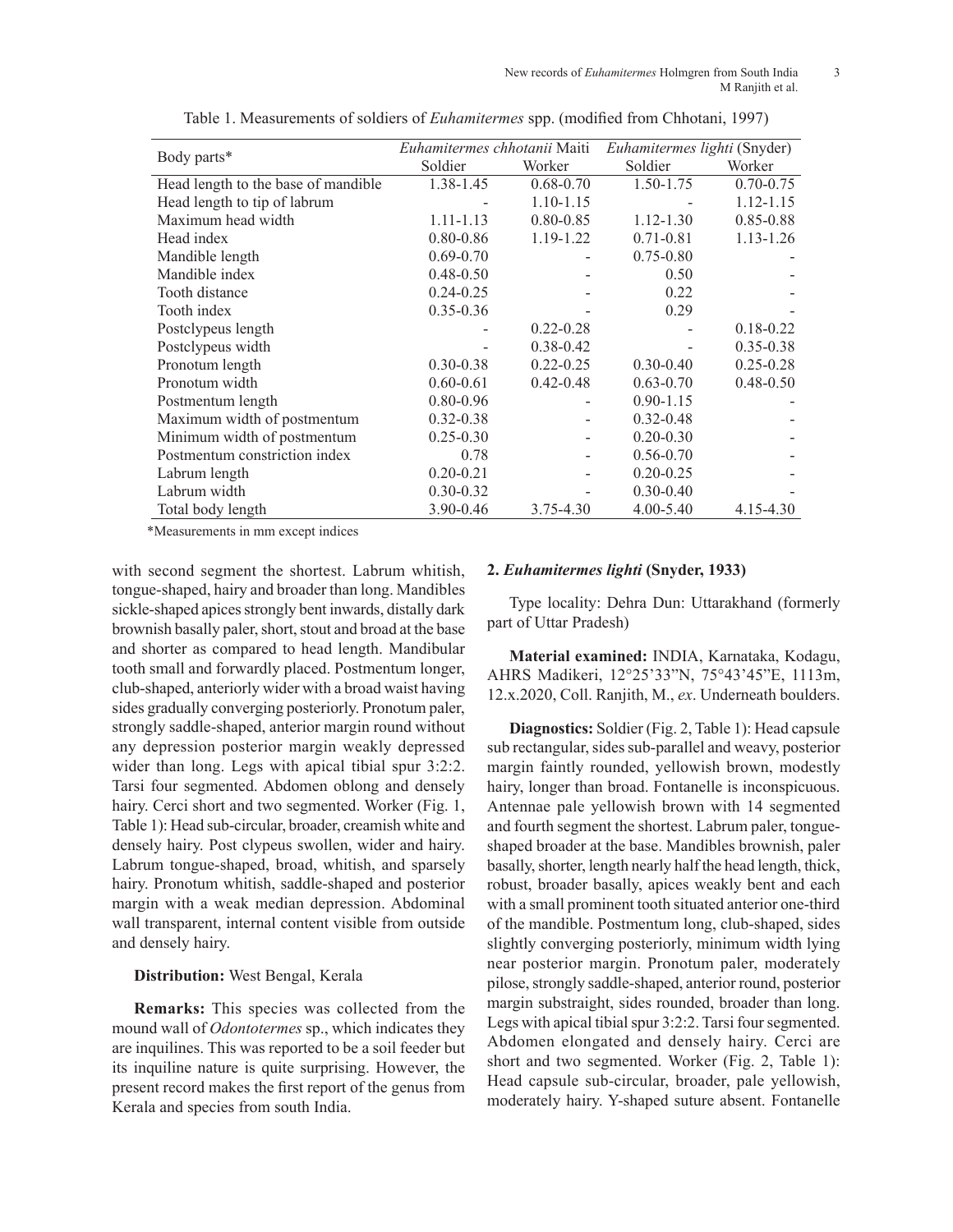

Fig. 2. *E. lighti* (Snyder), soldier: a. Whole body; b. Dorsal view of head; c. Lateral view of head; d. Ventral view of head; e. Worker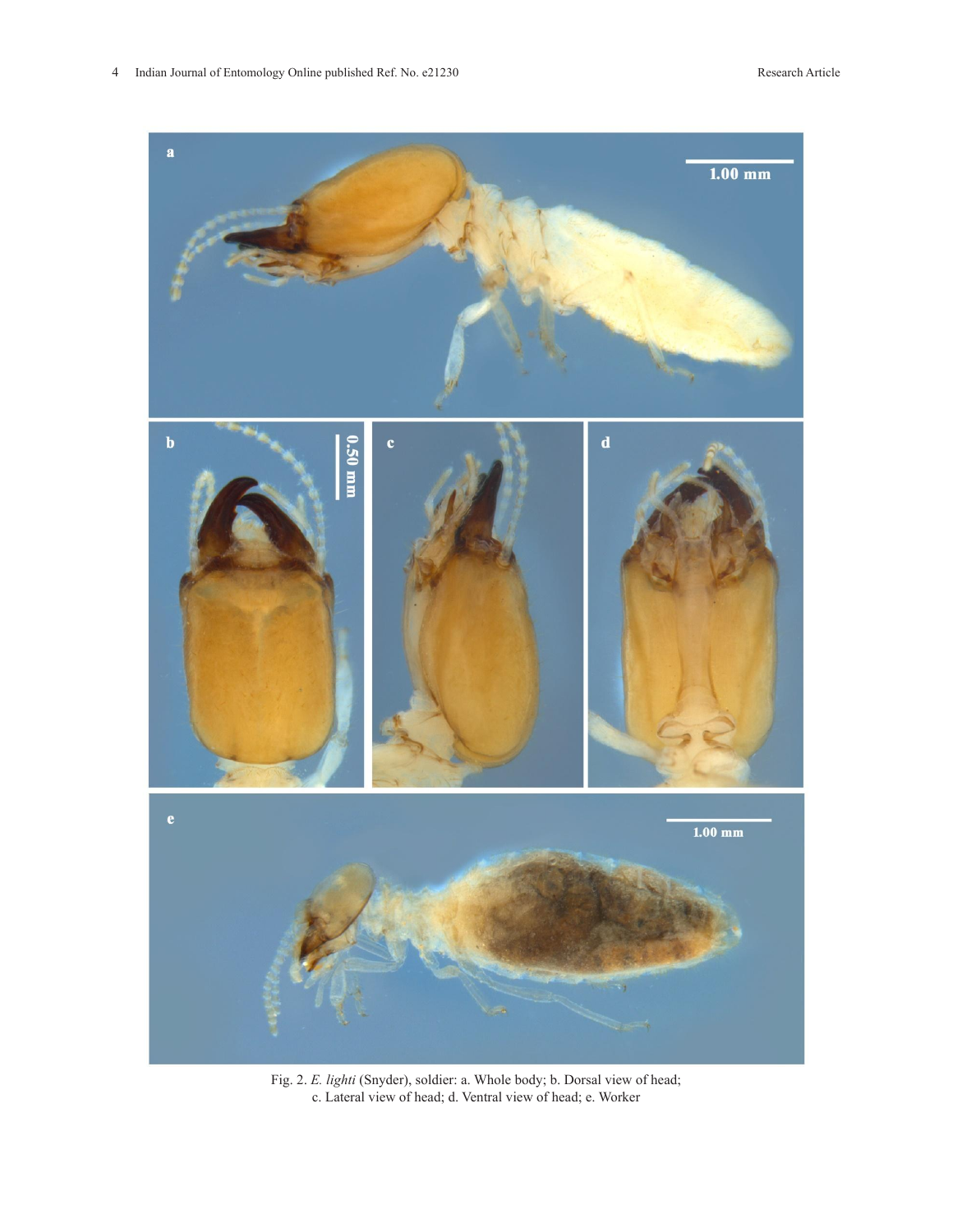is indistinct. Antennae paler with 14 segmented, fourth segment the shortest. Postclypeus swollen, hairy and wider. Labrum creamish, tongue-shaped and broader. Pronotum paler, saddle-shaped. Abdominal wall transparent, internal content visible from outside and densely hairy.

## **Distribution:** Uttarakhand, Karnataka

**Remarks:** The species was collected underneath a small boulder, indicate its soil inhabiting and soil feeding nature. The present record of the species from Karnataka makes the first report of the species from south India.

# **B. Key to the species (soldiers) of** *Euhamitermes* **from India (modified from Chhotani, 1997) (Soldiers unknown for** *E. urbanii* **and** *E. wittmeri***)**

| 1. | Head length to the lateral base of left mandible 1.27<br>mm and maximum head width 0.97 mm             |
|----|--------------------------------------------------------------------------------------------------------|
|    |                                                                                                        |
| 2. | Head length to the lateral base of left mandible more<br>than 1.38 mm and maximum head width more than |
| 3. | Head length to the lateral base of left mandible 1.90                                                  |
| 4. | Head length to the lateral base of left mandible less                                                  |
| 5. | Mandibles larger; length of left mandible 0.88                                                         |
| 6. | Mandibles shorter; length of left mandible less than                                                   |
| 7. | Head length to lateral base of left mandible 1.38-                                                     |
| 8. | Head length to lateral base of left mandible more                                                      |
| 9. | Tooth of left mandible small and not prominent                                                         |
|    | 10. Tooth of left mandible large and prominent                                                         |
|    | 11. Head capsule weakly converging posteriorly                                                         |
|    | 12. Head capsule more or less sub-parallel                                                             |
|    | 13. Mandibles comparatively thicker at base, tooth                                                     |
|    | 14. Mandibles comparatively thinner at base, tooth                                                     |

Of the 10 species of *Euhamitermes*, three species have distribution in south India.

*Euhamitermes dentatus* have distribution in Telangana (formerly part of Andhra Pradesh), *E. indicus* have distribution in Tamil Nadu and *E. karnatakensis* have distribution in Karnataka (Chhotani, 1997). Records of *E. chhotanii* and *E. lighti* make the new additions of the species to the south India. Of the 10 species known from Indian region, *E. urbanii* Roonwal and Chhotani and *E. wittmeri* Roonwal and Chhotani are known only by their imago caste. The two new records of *Euhmaitermes* were earlier recorded only from their type locality, however, these present records further to the southern India instinct to the importance of detailed study of termite fauna of India, especially on the highly diverse soil termites. Recently, many new records of soil termites from Kerala were made by Amina et al. (2016) and Amina and Rajmohana (2021), indicating the intensive surveys and extensive taxonomic works in India are required for better understanding of termite diversity and their distribution.

## **ACKNOWLEDGEMENTS**

CMK is thankful to the Ministry of Environment, Forest and Climate Change, New Delhi for financial assistance for the research project- F. No. 22018- 28/2019CS (Tax) and the Director of Research, UAHS, Shivamogga for encouragement. MR thankfully acknowledges the ICAR for the financial support through ICAR Junior/Senior Research Fellowship [ICAR-JRF/SRF (PGS)]. Authors are grateful to Kerala Forest and Wildlife Department and Karnataka Forest Department for their support during surveys in the forest areas.

#### **REFERENCES**

- Amina P, Rajmohana K, Bhavana K V. 2016. First record of *Speculitermes chadaensis* Chatterjee & Thapa, 1964 (Isoptera: Termitidae) from the Western Ghats, India. Journal of Threatened Taxa 8(7): 9042-9044.
- Amina P, Rajmohana K. 2021. New records of six termite (Blattodea: Termitidae) species from Kerala, India. Journal of Threatened Taxa 13(5): 18349-18354.
- Chhotani O B. 1997. Fauna of India and the adjacent countries Isoptera (Termites) Vol. II. Zoological Survey of India, Culcutta. 801 pp.
- Eggleton P. 2010. An introduction to termites: biology, taxonomy and functional morphology, In: Bignell D E, Roisin Y, Lo, N. (eds), Biology of termites: a modern synthesis, Springer, Dordrecht. 26 pp.
- Grassé P P, Noirot C. 1955. *Apicotermes arquieri* (Isoptère): ses constructions, sa biologie, Considérations générales sur la sousfamille des Apicotermitinae nov. Annales des Sciences Naturelles, Zoologie (11) 16(3-4): 345-388.